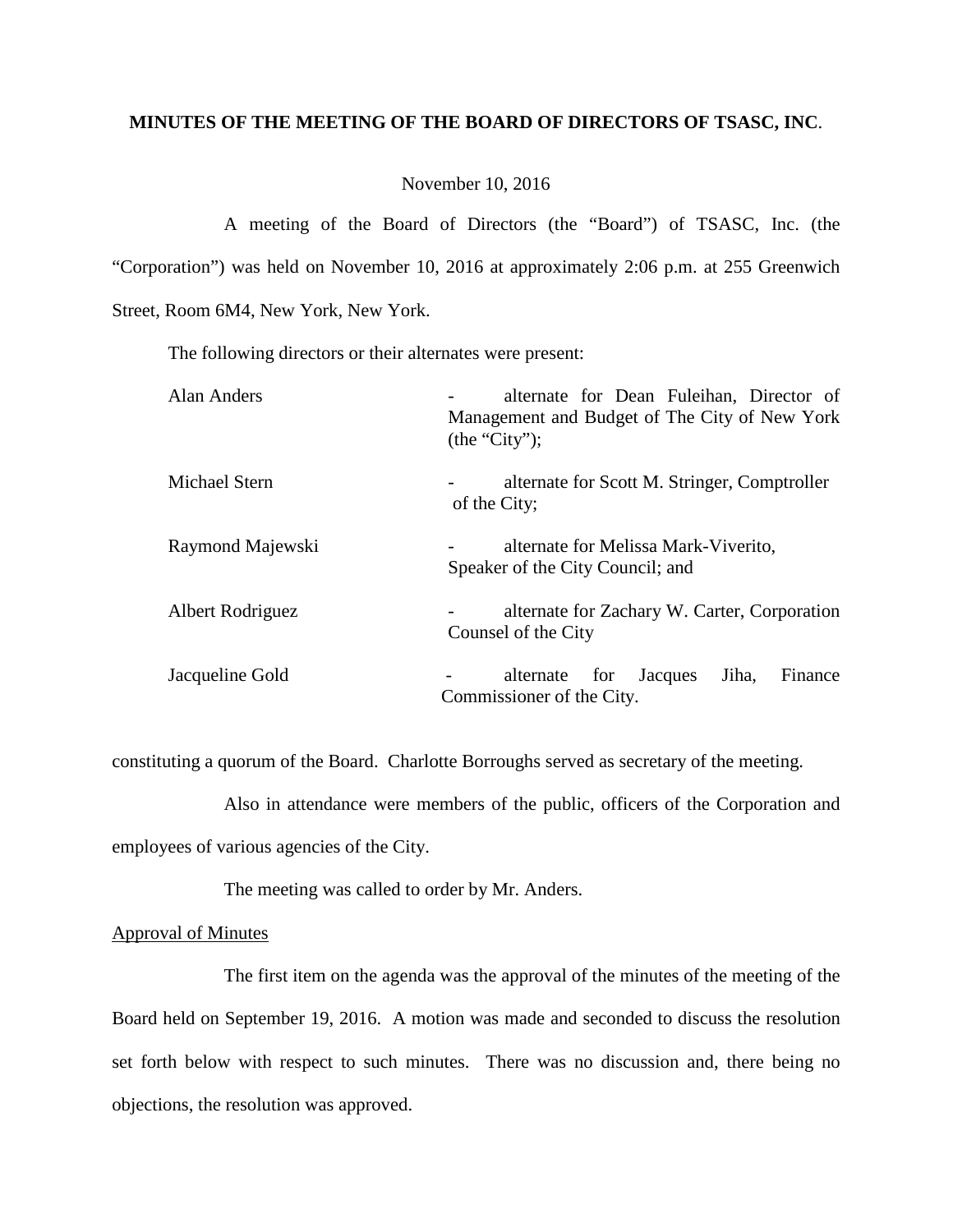**WHEREAS**, the Board of Directors of TSASC, Inc. has reviewed the minutes of its meeting held on September 19, 2016; it is therefore

**RESOLVED**, that the minutes of the meeting of the Board of Directors held on September 19, 2016 be, and they hereby are, adopted.

## Establishment of Finance Committee & Approval of Finance Committee Charter.

The second item on the agenda was the establishment of the Finance Committee  $\&$ Approval of the Finance Committee Charter. A motion was made and seconded to discuss the resolution set forth below. Pursuant to Section 2824(8) of the Public Authorities Law, corporations which issue debt are required to establish a finance committee to review the financial proposals of such debt issuances. The Governance Committee recommended the Board of Directors establish a Finance Committee, and have recommended the proposed Finance Committee Charter be adopted. There was no discussion and, there being no objections, the following resolution was approved.

**WHEREAS,** pursuant to Section 2824(8) of the Public Authorities Law (the "PAL"), the Board of Directors (the "Board") of public authorities which issue debt are required to establish a Finance Committee; and

**WHEREAS,** the Governance Committee of TSASC, Inc. (the "Corporation") has recommended that the Board establish a Finance Committee so that the Corporation will be in compliance with the PAL; and

**WHEREAS,** the Governance Committee of the Corporation has reviewed the proposed Finance Committee Charter and believes it to be reasonable and appropriate and recommends its adoption by the Board of Directors; it is

**RESOLVED**, that there is hereby established a Finance Committee, whose members will be responsible for reviewing proposals for the issuance of debt by the Corporation and making recommendations to the Board; and it is

**FURTHER RESOLVED**, that the Board hereby adopts the Finance Committee Charter, attached heretofore, a copy of which shall be filed with the minutes of the Board.

## Approval of Amended and Restated Indenture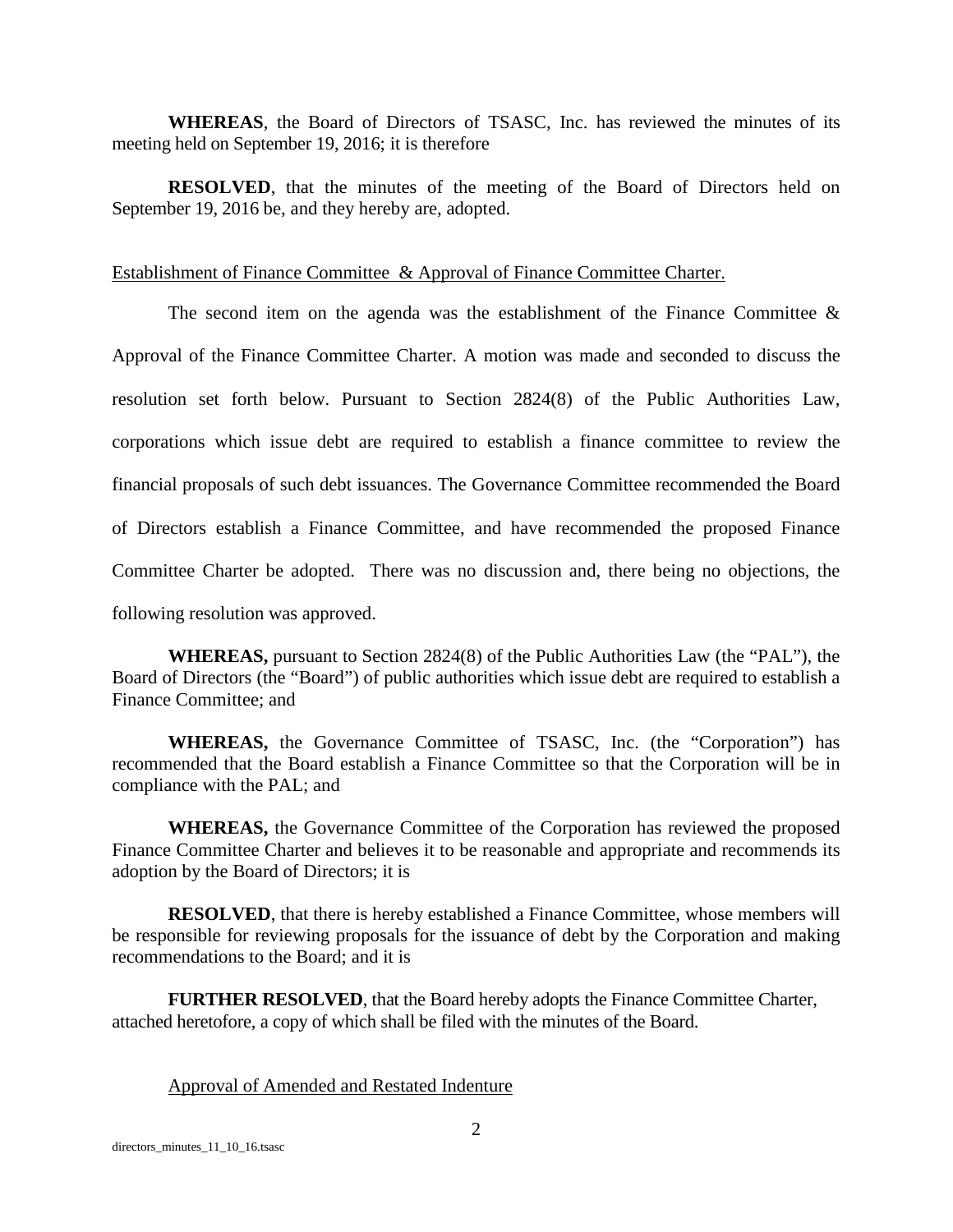The third item on the agenda was the approval of the Amended and Restated Indenture. A motion was made and seconded to discuss the resolution set forth below. In connection with the Corporation's anticipated issuance of Tobacco Settlement Bonds, the Corporation's Amended and Restated Indenture by and between the Corporation and the Bank of New York Mellon was proposed to be amended. A clean and blackline copy of the proposed changes were included the folders provided to the Board. There was no discussion and, there being no objections, the resolution was approved.

**WHEREAS**, in connection with the expected issuance of the TSASC, Inc. (the "Corporation") Fiscal 2017 Series A and B Tobacco Settlement Bonds (the "Bonds") the Corporation proposes to amend and restate its Indenture by and between the Corporation and the Bank of New York Mellon dated as of November 1, 1999 as previously amended and restated on January 1, 2006; and

**WHEREAS**, the Board of Directors has received and reviewed a draft of the Amended and Restated Trust Indenture by and between the Corporation and the Bank of New York Mellon, dated as of November 1, 2016 (the "Amended Indenture") and finds it to be reasonable and appropriate; it is therefore

**RESOLVED**, that the Board of Directors hereby approves the Amended Indenture, in substantially the form included heretofore, provided that the Amended Indenture may be further amended to reflect changes acceptable to the President of the Corporation.

#### Approval of Amendment to the Amended and Restated Declaration and Agreement of Trust

The fourth item on the agenda was the approval of the Amended and Restated Declaration and Agreement of Trust. A motion was made and seconded to discuss the resolution set forth below. In connection with the Corporation's anticipated issuance of Tobacco Settlement Bonds the Corporation's Amended and Restated Indenture has been amended. The Amended and Restated Declaration and Agreement of Trust, between the Corporation, the Wilmington Trust Company, and individual trustees, references such Amended and Restated Indenture, and a proposed amendment to reflect the Amended Indenture is proposed. A copy of the proposed amendment to reflect the Amended Indenture was included in the folder provided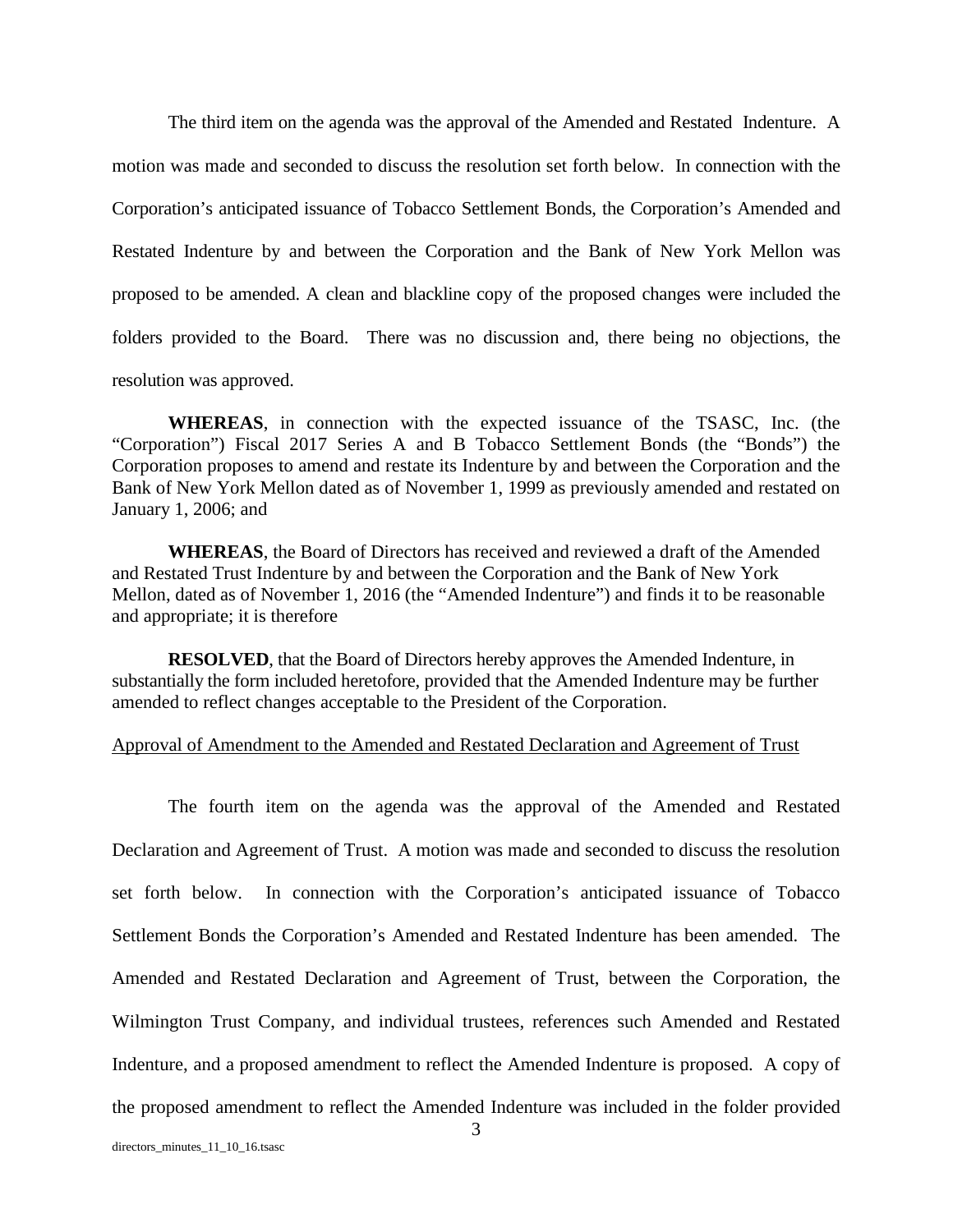to the Board. There was no further discussion and, there being no objections, the resolution was

approved.

**WHEREAS**, in connection with the expected issuance of the TSASC, Inc. (the "Corporation") Fiscal 2017 Series A and B Tobacco Settlement Bonds (the "Bonds") the Board of Directors of the Corporation have approved an Amendment to the Indenture by and between the Corporation and the Bank of New York Mellon, (the "Indenture"); and

**WHEREAS**, in connection with the amended Indenture, the Corporation must amend the Amended and Restated Declaration and Agreement of Trust by and between the Corporation, the Wilmington Trust Company, and the individual trustees, dated as of January 1, 2006 (the "Amended Agreement of Trust"); and

**WHEREAS**, the Board of Directors has received and reviewed a draft of the proposed Amendment to the Amended Agreement of Trust, and finds it to be reasonable and appropriate; it is therefore

**RESOLVED**, that the Board of Directors hereby approves the Amendment to the Amended Agreement of Trust, in substantially the form included heretofore, provided that the Amendment to the Amended Agreement of Trust may be further amended to reflect changes acceptable to the President of the Corporation.

## Ratification and Approval of Rating Agency Contract – Standard & Poor's

The fifth item on the agenda was the approval of Rating Agency Contract. A motion was made and seconded to discuss the resolution set forth below. Mr. Anders explained that in connection with the Corporation's anticipated issuance of Tobacco Settlement Bonds, the Corporation entered into a contract with Standard & Poor's, which is the only provider of credit ratings for TSASC, to provide a credit rating for the Bonds. The fee and term agreement is listed in the proposed resolution. Mr. Anders explained that the fee for S&P is higher than the fees paid by the Corporation's related issuers, such as the City's General Obligation Bonds and the NYC Transitional Finance Authority Bonds, because it is a more complicated deal and would be completed on an accelerated time frame. In this deal, Mr. Anders noted, we will pay up to \$500,000, plus expenses and an annual surveillance fee, so the total rating fee per deal is lower in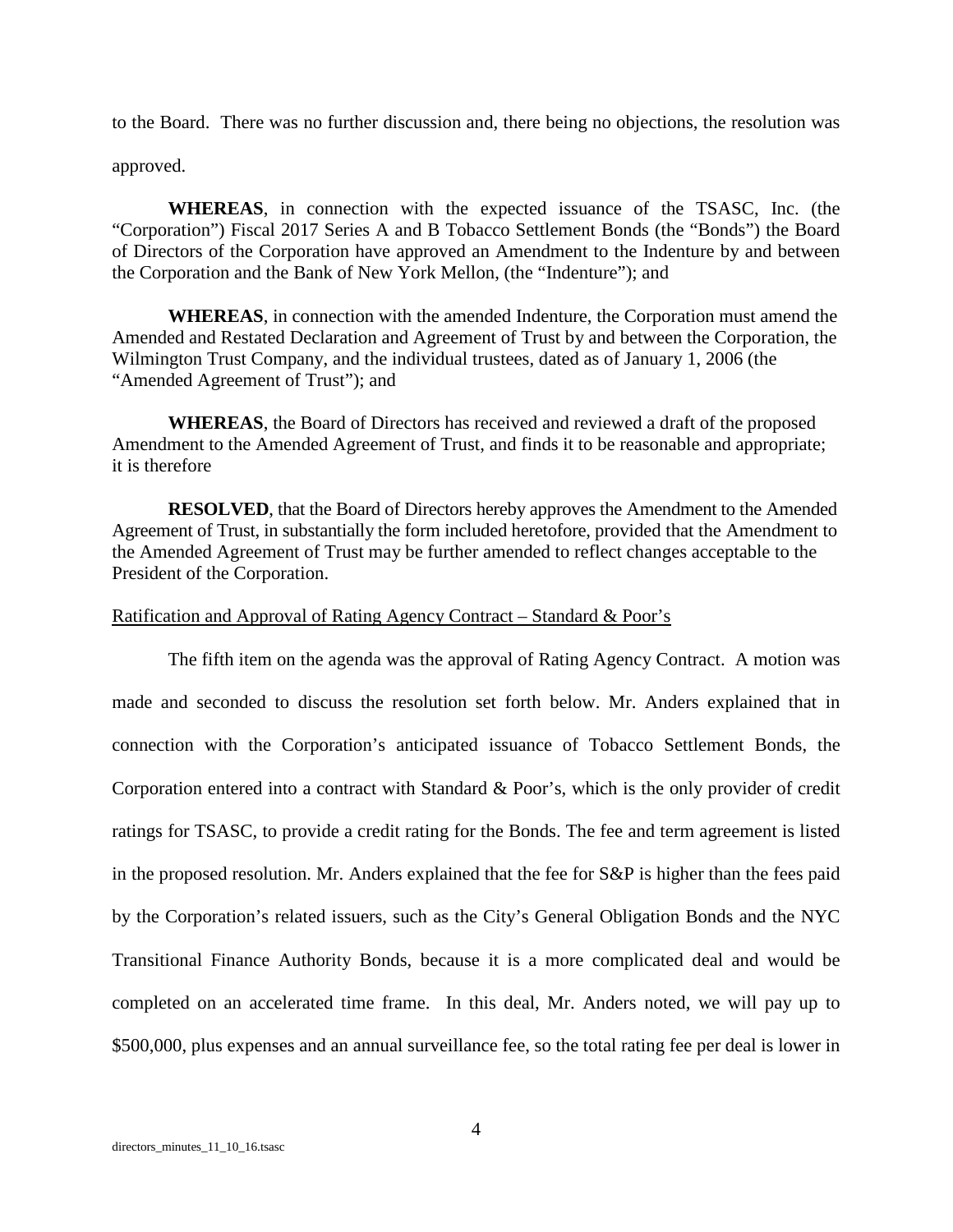this transaction than in the prior TSASC transaction. A brief discussion ensued, subsequent to

which, there being no further discussion and no objections, the resolution was approved.

**WHEREAS**, in conjunction with the expected issuance of the Fiscal 2017 Series A and B Tobacco Settlement Bonds (the "Bonds"), TSASC, Inc. (the "Corporation"), requires a credit rating for the Bonds; and

**WHEREAS**, the Corporation's Procurement Guidelines Section II(5)(ii) allows the Corporation to award contracts on a non-competitive basis if a firm is the only source reasonably available for the required services; and

WHEREAS, Standard & Poor's is currently the only source of credit ratings for Tobacco Settlement Bonds; it is therefore

**RESOLVED**, that the Board of Directors of the Corporation hereby ratifies and approves the Corporation's contract with Standard & Poor's to provide credit ratings for the Bonds, at a rate of 7 basis points of the total principal amount of the Bonds, not to exceed \$500,000, plus expenses, plus an annual surveillance fee of \$20,000 for the life of the Bonds.

#### Approval of Disclosure & Structuring Verification Agent Contract – Deloitte & Touche

The sixth item on the agenda was the approval of the Disclosure  $\&$  Structuring Verification Agent Contract. A motion was made and seconded to discuss the resolution set forth below. Mr. Anders explained that in connection with the Corporation's anticipated issuance of Tobacco Settlement Bonds, the Corporation, in conjunction with Jefferies, issued a competitive request for proposals ("RFP") seeking a disclosure & structuring verification agent. The RFP was conducted and Deloitte & Touche was selected based on the quality of their proposal. The proposed resolution lists the fee and term of the agreement. There was no further discussion and, there being no objections, the resolution was approved.

**WHEREAS** in conjunction with the expected issuance of TSASC Inc.'s (the "Corporation") Fiscal 2017 Series A and B Tobacco Settlement Bonds (the "Bonds"), the Corporation issued a request for proposals seeking a disclosure and structuring verification agent on October 19, 2016; and

**WHEREAS**, Corporation management have recommended Deloitte & Touche to serve as disclosure and verification agent in connection with the issuance of the Bonds; it is therefore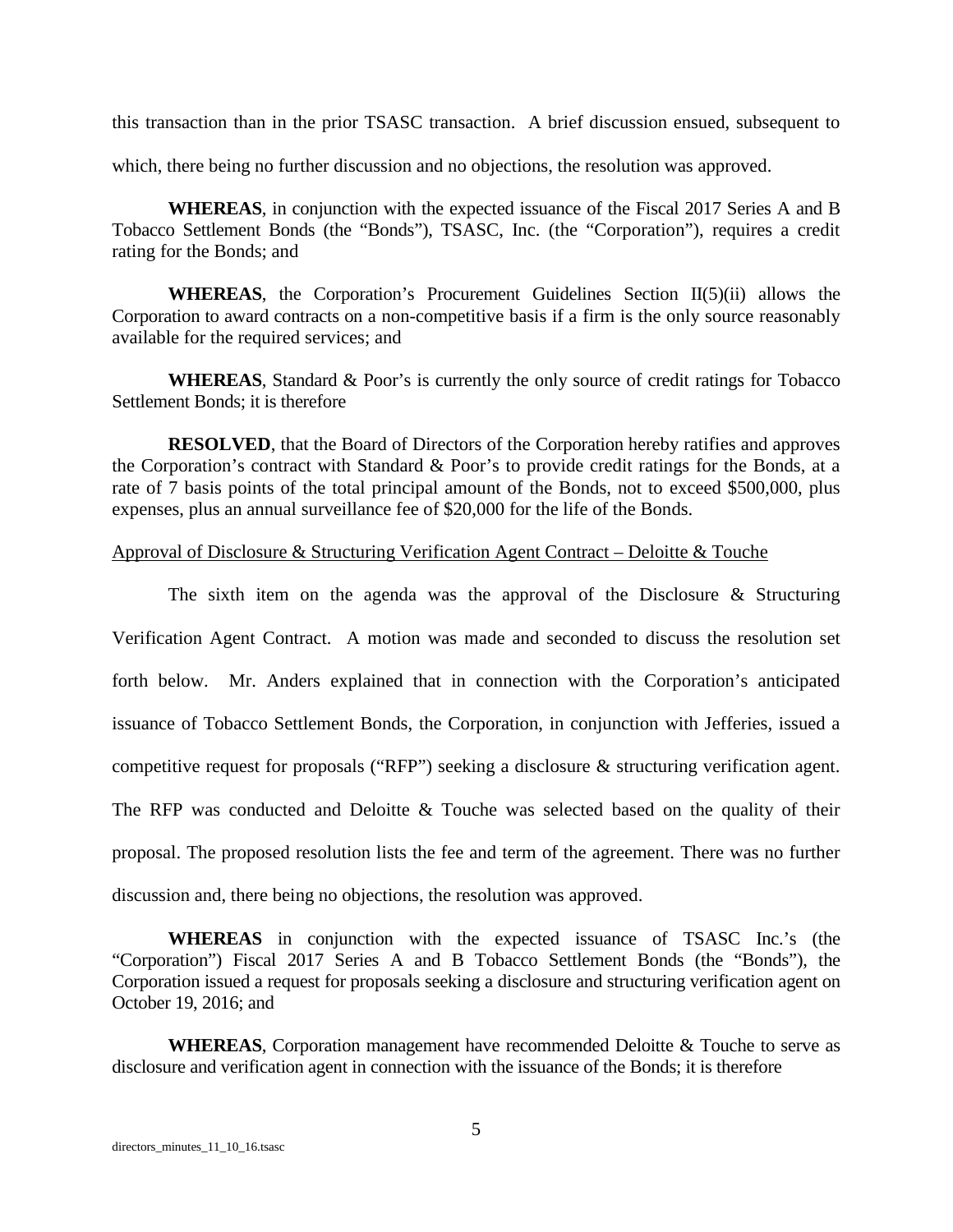**RESOLVED**, that the Board of Directors of the Corporation hereby approves the retention of Deloitte & Touche to serve as disclosure and structuring verification agent in connection with the issuance of the Bonds, and authorizes and directs the President or any such Officer of the Corporation to enter into an agreement with Deloitte & Touche for a fee not to exceed \$75,000, plus compensation by the Corporation for time Deloitte  $\&$  Touche may incur if it is subpoenaed or otherwise legally required to perform additional work in connection with such agreement, and such agreement shall contain such other terms and conditions not inconsistent with the foregoing which the President or such other Officer of the Corporation shall deem necessary, desirable or appropriate.

#### Approval of Global Insight IHS Contract

The seventh item on the agenda was the approval of the Global Insight IHS contract. A motion was made and seconded to discuss the resolution set forth below. Mr. Anders explained that in connection with the Corporation's anticipated issuance of Tobacco Settlement Bonds, the Corporation seeks to enter into an agreement with Global Insight IHS to develop a Cigarette Consumption Forecast report. Global Insight IHS has provided such a report for prior TSASC transactions. There was no further discussion and, there being no objections, the following resolution was approved.

**WHEREAS** in conjunction with the expected issuance of TSASC Inc.'s (the "Corporation") Fiscal 2017 Series A and B Tobacco Settlement Bonds (the "Bonds"), the Corporation seeks to enter into a contract with an independent contractor to develop a Cigarette Consumption Forecast report; and

**WHEREAS**, the Corporation's Procurement Guidelines Section II(5) allows the Corporation to award contracts on a non-competitive basis under certain circumstances; and

**WHEREAS**, Global Insight IHS ("Global") provides specialized services consisting of the development of cigarette consumption forecasts which are accepted by the bond market, and Global was the provider of such reports for the previous issuance of the Corporation's debt, the Corporation's Procurement Guidelines Sections  $II(5)(ii)$ -(iv) allows for a waiver of the competitive request for proposals process; it is therefore

**RESOLVED**, that the Board of Directors of the Corporation hereby approves the retention of Global to provide a Cigarette Consumption Forecast in connection with the issuance of the Bonds, and authorizes and directs the President or other such Officer of the Corporation to enter into an agreement with Global for a fee not to exceed \$225,000, plus expenses, including the indemnification of Global by the Corporation against any third party claims relating to the issuance